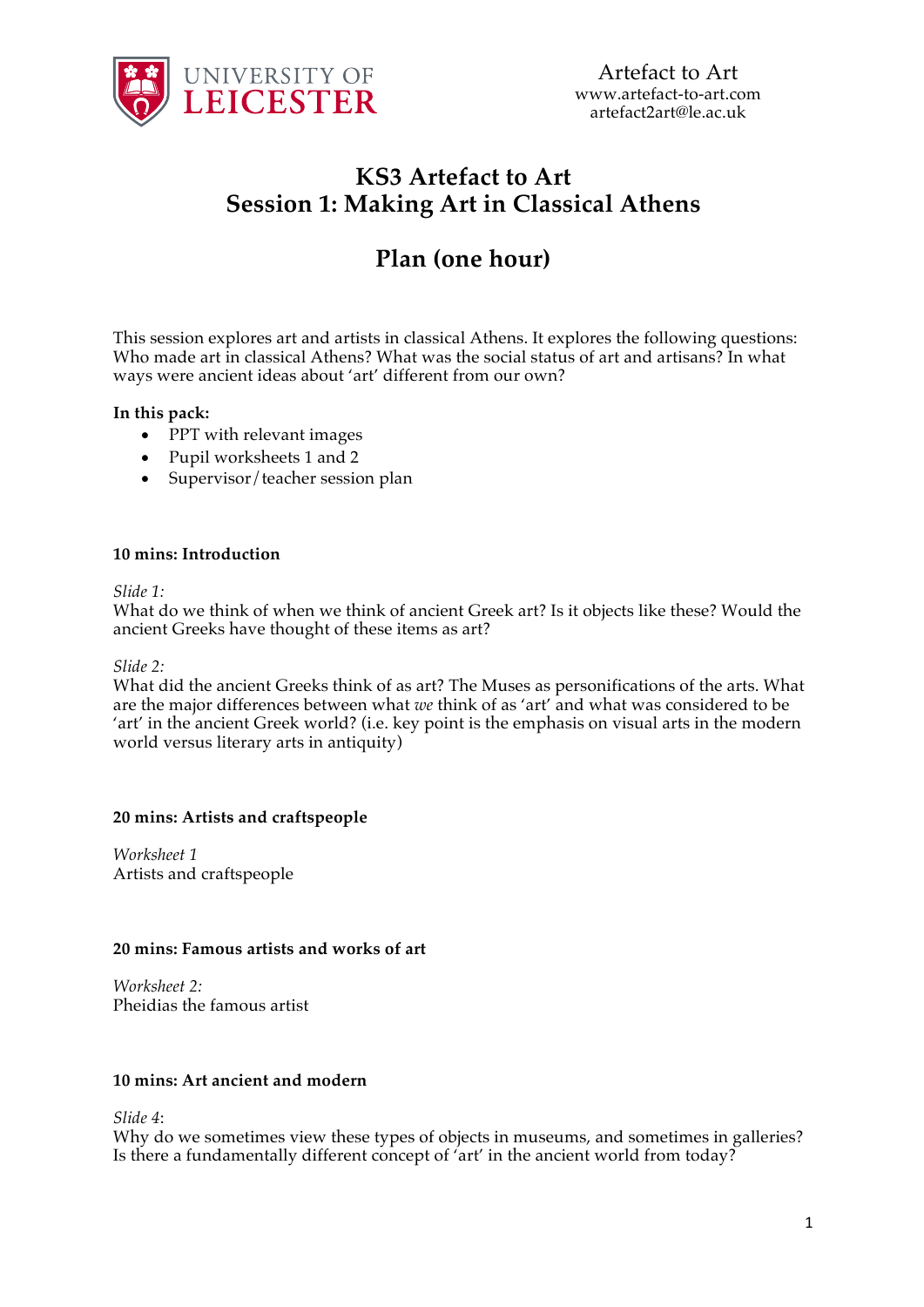

#### **Background information:**

Slide 1: images are (all  $5$ <sup>th</sup>-early  $4$ <sup>th</sup> century):

- Red figure Athenian vase showing Oedipus talking to the Sphinx. Oedipus famously answered the sphinx's riddle in order to free the city of Thebes from the sphinx (the question was: 'What walks on four legs in the morning, two at noon, and three in the evening?'. The answer was 'a person' – i.e. a crawling baby at the start of their life, walking upright as a grownup, and walking with a stick in later life).
- The Parthenon: perhaps the most famous building in ancient Greece, this stood on top of the Acropolis hill in Athens.
- Grave stele of a woman looking into a mirror.

Slide 2: two images of the Muses from Attic pottery:

- Calliope (epic poetry); Clio (history); Euterpe (lyric poetry); Erato (love poetry); Melpomene (tragedy); Polyhymnia (sacred poetry and song); Terpsichore (dance and choral poetry); Thalia (comedy); Urania (astronomy).
- Crucially, poetry and song were the same thing in the ancient Greek world. All poetry was meant to be sung, or chanted rhythmically. While people did sometimes read to themselves, poetry was fundamentally a performance medium.
- Why are they women? Most abstract personifications were (and indeed still are today – think Britannia, for example).

#### Worksheet 1: artists and craftspeople

- The Foundry Cup: red-figure kylix (drinking cup) from Athens, early  $5<sup>*</sup>$  century.
	- a) The scene around the outside of the cup depicts a scene from inside a bronze workshop. The craftsmen are heating the metal, and then hammering it into shape as a statue. The head of the statue still needs to be attached. Body parts of different statues can be seen hanging on the walls.
	- b) The artists are portrayed here positively. A number of them are heroically nude, with idealised bodies. In the inside of the cup (the *tondo*) the image was of the god Hephaistos crafting the armour of Achilles. With these images taken together, the overall impression is of metalworking as an honourable profession, with heroic implications.
	- c) The subject matter (and indeed, any depiction of craftworking) is unusual for a vase. This is particularly significant that this cup was designed for use in the symposium (which was usually an all-male drinking party for elite men). The portrayal of heroised craftspeople in such a context would have been strange (as it is unlikely that bronzeworkers would have been invited to a symposium).
	- d) The oddness of the cup comes from the clash between the social status of the people viewing the cup, and the people depicted on it. It is perhaps significant that the cup was made at the very start of the  $5<sup>*</sup>$  century, when democratic fervour and support for populism and equality of citizens was at its height following the reforms of Cleisthenes in 510 BCE which brought democracy to the city.
- Xenophon:
	- a) This quote encapsulates more of what we think standard views on craftspeople may have been in classical Athens. Xenophon was himself, however, more of an oligarch than a democrat, and this had implications for his views on acceptable citizen professions.